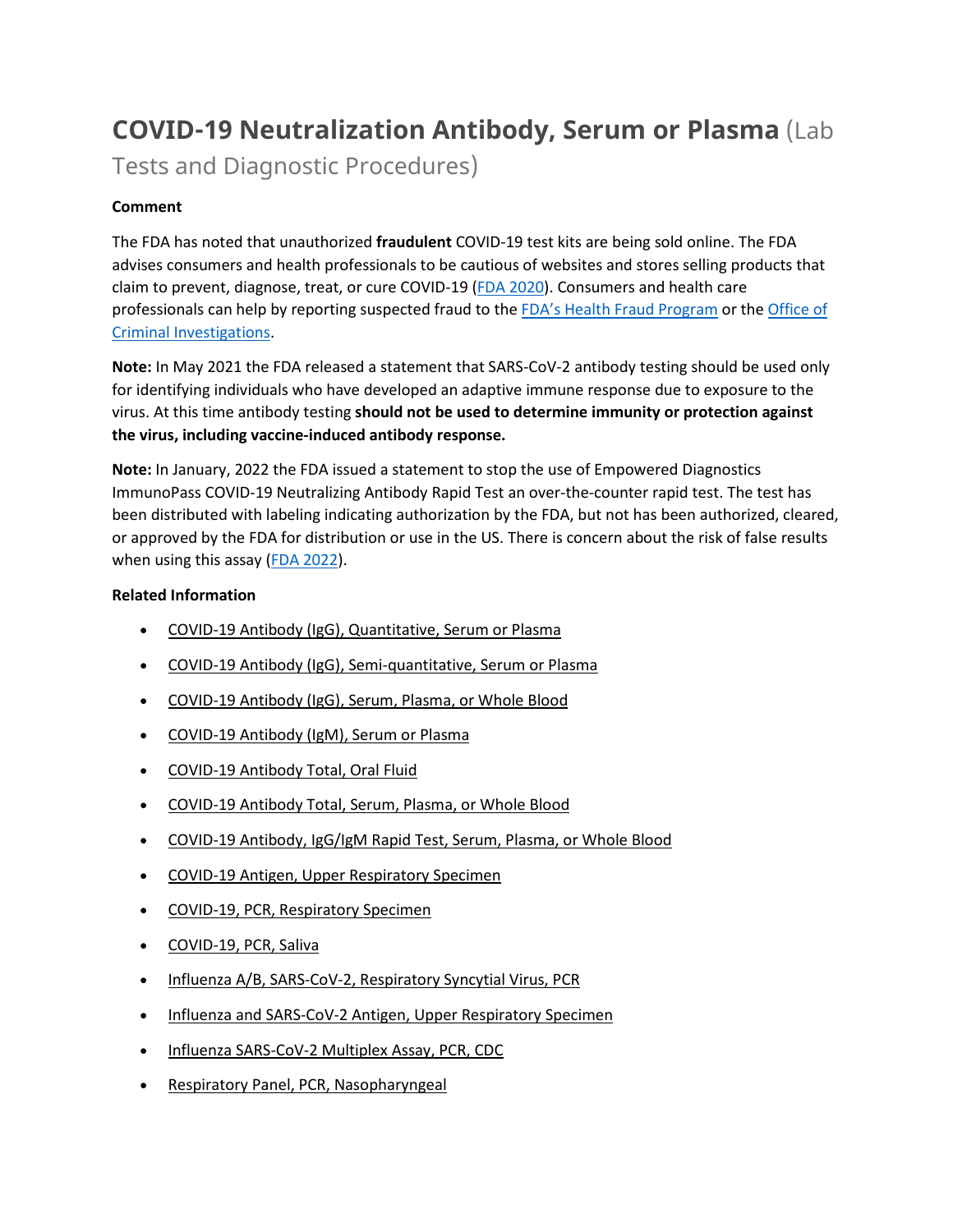## • [T-Detect COVID Test, Whole Blood](https://online.lexi.com/lco/action/doc/retrieve/docid/lthdph/7145964)

### **Overview**

At the end of 2019, a novel coronavirus was identified as the cause of several cases of pneumonia in Wuhan City, Huber Province, China. Initially linked to a large seafood and animal market suggesting animal-to-human spread, person-to-person transmission was quickly confirmed (Li Q 2020). The virus spread rapidly worldwide and in January 2020, the World Health Organization (WHO) declared the outbreak a "public health emergency of international concern." On March 11, 2020, the WHO publicly characterized COVID-19 as a pandemic. Currently, more than 400 million infections have been confirmed globally in over 200 countries and territories with over 6 million deaths [\(WHO situation rept 2022\)](https://www.who.int/emergencies/diseases/novel-coronavirus-2019/situation-reports).

The novel virus has been named **severe acute respiratory syndrome coronavirus 2 (SARS-CoV-2)** and the disease it causes has been named **coronavirus disease 2019, or COVID-19**. The virus spreads by contact with respiratory fluids (droplets or aerosol) produced when an infected person exhales (eg, breathes, speaks, coughs, sneezes, or sings). These droplet/aerosol particles can be

- inhaled directly into lungs
- directly deposited on exposed mucous membranes (eyes, mouth, nose)
- transferred to mucous membranes by hands contaminated with virus-containing respiratory fluids or by indirectly touching surfaces with virus on them [\(CDC SARS-CoV-2 Transmission 2021\)](https://www.cdc.gov/coronavirus/2019-ncov/science/science-briefs/sars-cov-2-transmission.html)

COVID-19 symptoms typically appear within 2 to 14 days (median of 5 days) of exposure and include **fever, chills, fatigue, cough, shortness of breath, myalgia, recent loss of taste or smell, vomiting or diarrhea, and/or sore throat**. Sickness ranges from a mild respiratory illness to severe disease including respiratory failure, septic shock, or other organ failure. Most fatalities have occurred in patients with underlying comorbidities, with overall global fatalities around 2 to 3 percent [\(WHO](https://www.who.int/emergencies/diseases/novel-coronavirus-2019/situation-reports)  [situation rept 2021\)](https://www.who.int/emergencies/diseases/novel-coronavirus-2019/situation-reports). The CDC currently estimates that about 30% of COVID-19 infections are asymptomatic, and 50% of transmission occurs prior to symptom onset [\(CDC Pandemic Planning 2021\)](https://www.cdc.gov/coronavirus/2019-ncov/hcp/planning-scenarios.html).

SARS-CoV-2 infection is diagnosed by direct detection of nucleic acid or the slightly less sensitive direct detection of SARS-CoV-2 nucleocapsid protein antigen. These tests are supported by antibody detection (total, IgG, and/or IgM) assays which provide evidence of immune response. Most of the current clinical lab tests detect the presence of binding antibodies. Binding antibodies (or nonneutralizing antibodies) recognize and bind to a pathogen or virus, but do not necessarily decrease the infection or cause destruction. Neutralizing antibodies interfere with pathogen entrance into host cells thus preventing pathogen replication.

Following infection with SARS-CoV-2, most individuals mount a cell-mediated response and production of SARS-CoV-2-specific antibodies. Some of these antibodies are specific to the receptor-binding domain (RBD) of the viral spike protein and are associated with neutralizing activity (Premkumar 2020; Wölfel 2020). Neutralization tests determine the ability of the of antibodies to prevent infection in vitro. Traditional neutralization tests involve the use of live virus or pseudovirus incubated with serum or plasma containing the "suspect" antibodies. Testing can take up to 5 days and must be performed in a BSL-3 or BSL-2 laboratory. This assay is a modified ELISA detection assay that mimics virus neutralization by using purified SARS-CoV-2 receptor binding domain (RBD) conjugated to horseradish peroxidase and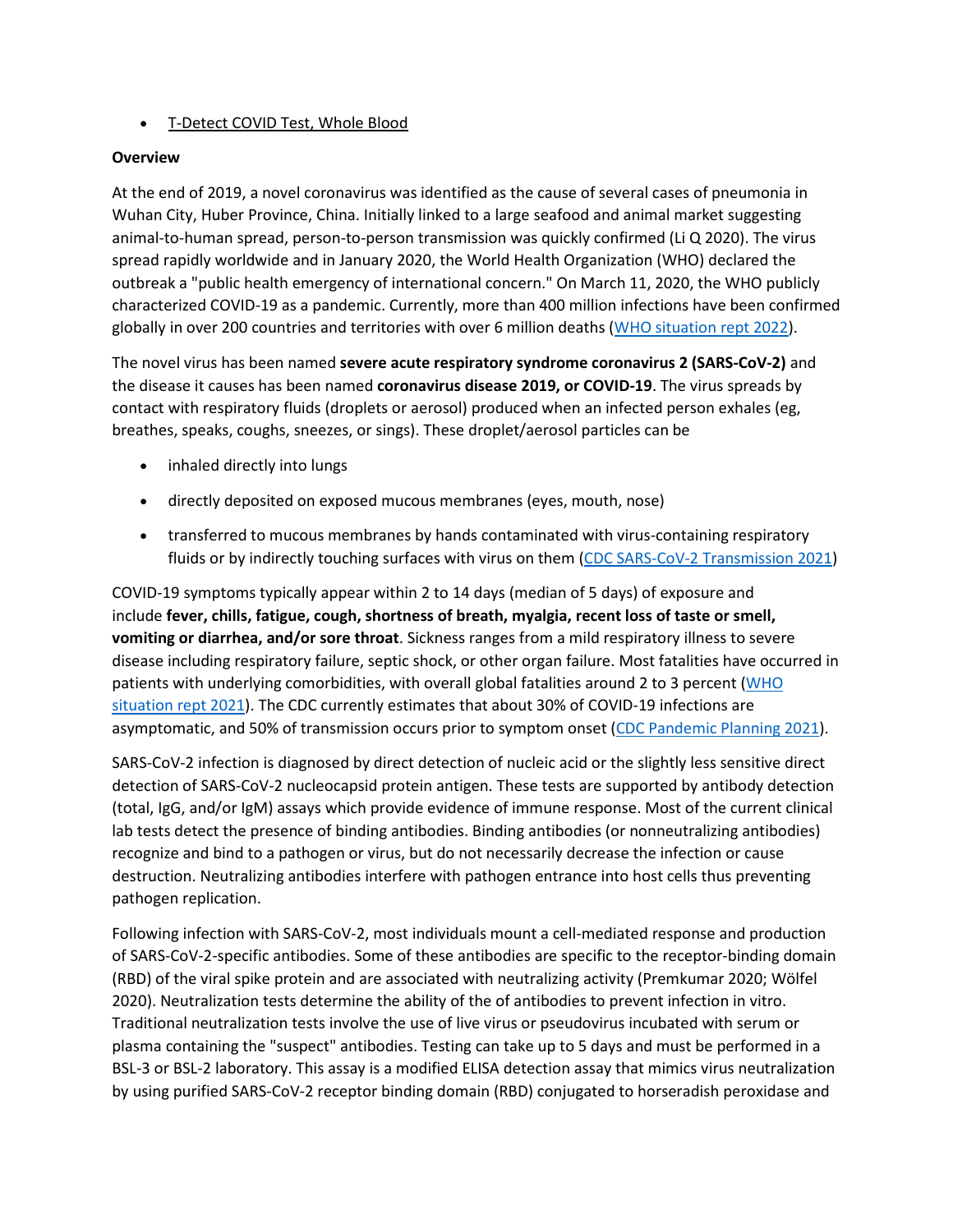purified human ACE2 receptor to detect antibodies that prevent the binding of RBD to the ACE2 receptor. Results can be available in approximately 60 minutes.

# **Use/Indications**

Identifying adaptive immune response, indicating recent or prior SARS-CoV-2 infection. At this time it is not known whether presence of neutralizing antibodies indicates immunity and caution is urged about its utility at this point in the pandemic.

## **Test Includes**

Qualitative direct detection of total neutralizing antibodies to SARS-CoV-2. This test focuses on antibodies specific for the "spike" protein that prevent the virus from binding to the ACE2 receptor and entering host cells thus preventing viral replication. The assay mimics the binding of the virus to the ACE2 receptor by using just the purified protein.

### **Contraindications**

This test should not be used for blood donor screening.

### **Specimen**

Serum or plasma

### **Container(s)**

• Serum separator tube or lavender top (EDTA) tube

### **Alternate Container(s)**

- Confer with testing laboratory for appropriate alternate container(s).
- Green top (lithium heparin) tube
- Light blue top (sodium citrate) tube

### **Volume / Minimum Volume**

Tube filled to capacity or 1 mL blood (0.5 mL serum or plasma)

### **Collection**

Prior to specimen collection, patient identity should be confirmed using two independent identifiers; use of a patient identification arm band or similar system is recommended. Specimen label(s) should include the two independent identifiers and the date of collection. There should be a method to identify the individual collecting the specimen. The specimen container(s) should be labeled in the presence of the patient after specimen is collected. Container(s) should **not** be prelabeled. Use computer-generated label(s), if available, to avoid transcription errors.

Routine venipuncture, using appropriate personal protective equipment; transport to laboratory immediately.

### **Processing and Storage**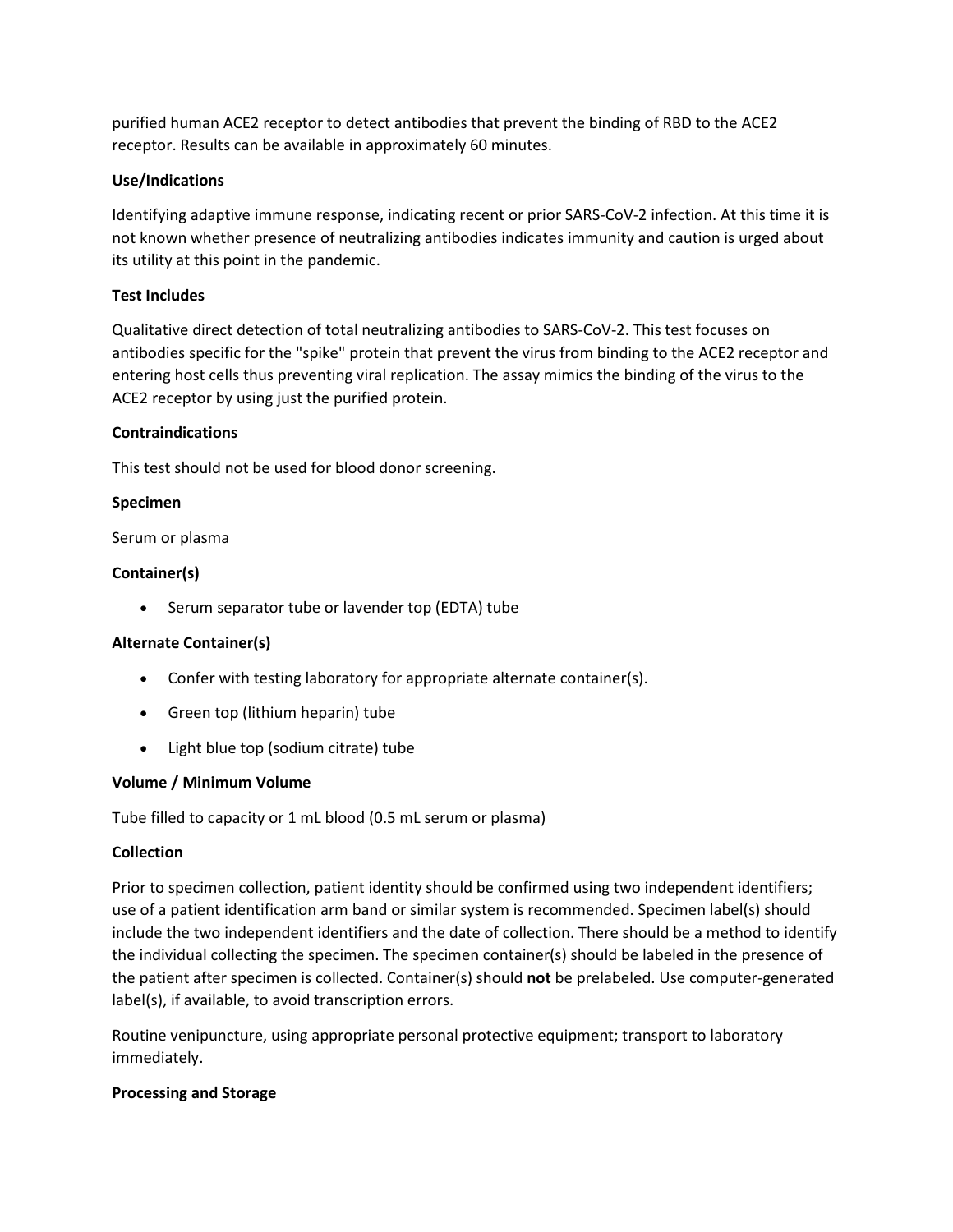- Allow serum separator tube to clot for 30 minutes at room temperature. Centrifuge and transfer serum into clean, plastic vial. Run assay immediately or freeze specimen at -20°C.
- Centrifuge lavender top (EDTA) tube within 30 minutes of collection and transfer plasma into clean, plastic vial. Run assay immediately or freeze specimen at -20°C.

### **Causes for Rejection**

Specimen with microbial growth; gross hemolysis

#### **Methodology**

Modified ELISA assay; detection of neutralizing antibodies that block interaction of purified SARS-CoV-2 receptor binding domain (RBD) with purified human ACE2

#### **Normal Values/Findings**

Negative; neutralizing antibodies for SARS-CoV-2 not detected

Positive; neutralizing antibodies for SARS-CoV-2 detected

#### **Interpretative Information**

Results of the test should not be interpreted as having any level of immunity from the virus or protection from reinfection. Results should not be used to diagnose or exclude acute SARS-CoV-2 infection.

#### **Limitations**

- Negative results do not rule out SARS-CoV-2 infection. A negative result can occur if antibody level is below the assay limit of detection, or if antibodies are not present during disease stage in which the sample was collected (eg, too early in the infection cycle or due to a decline in titer over time). For patients who have been in contact with known infected individuals, have been in areas with high prevalence of active infection, or are experiencing symptoms consistent with COVID-19, a molecular diagnostic test is necessary to rule out infection.
- Immunocompromised patients may have a delayed antibody response to COVID-19 and produce levels of antibody which may be below the detection level of assay. Results should be interpreted with caution.
- False positive results may be due to cross-reaction with non-SARS-CoV-2 coronavirus strains including HKU1, NL63, OC43, 229E (GenScript 2020).
- False positive results may be due to cross-reaction with SARS-CoV-1 neutralizing antibodies (GenScript 2020).
- False positive results may be due to cross-reaction with rheumatoid factor (InBios 2021).
- It is not known at this time if the presence of SARS-CoV-2 antibodies confers immunity to reinfection.

### **Diagnostic Role**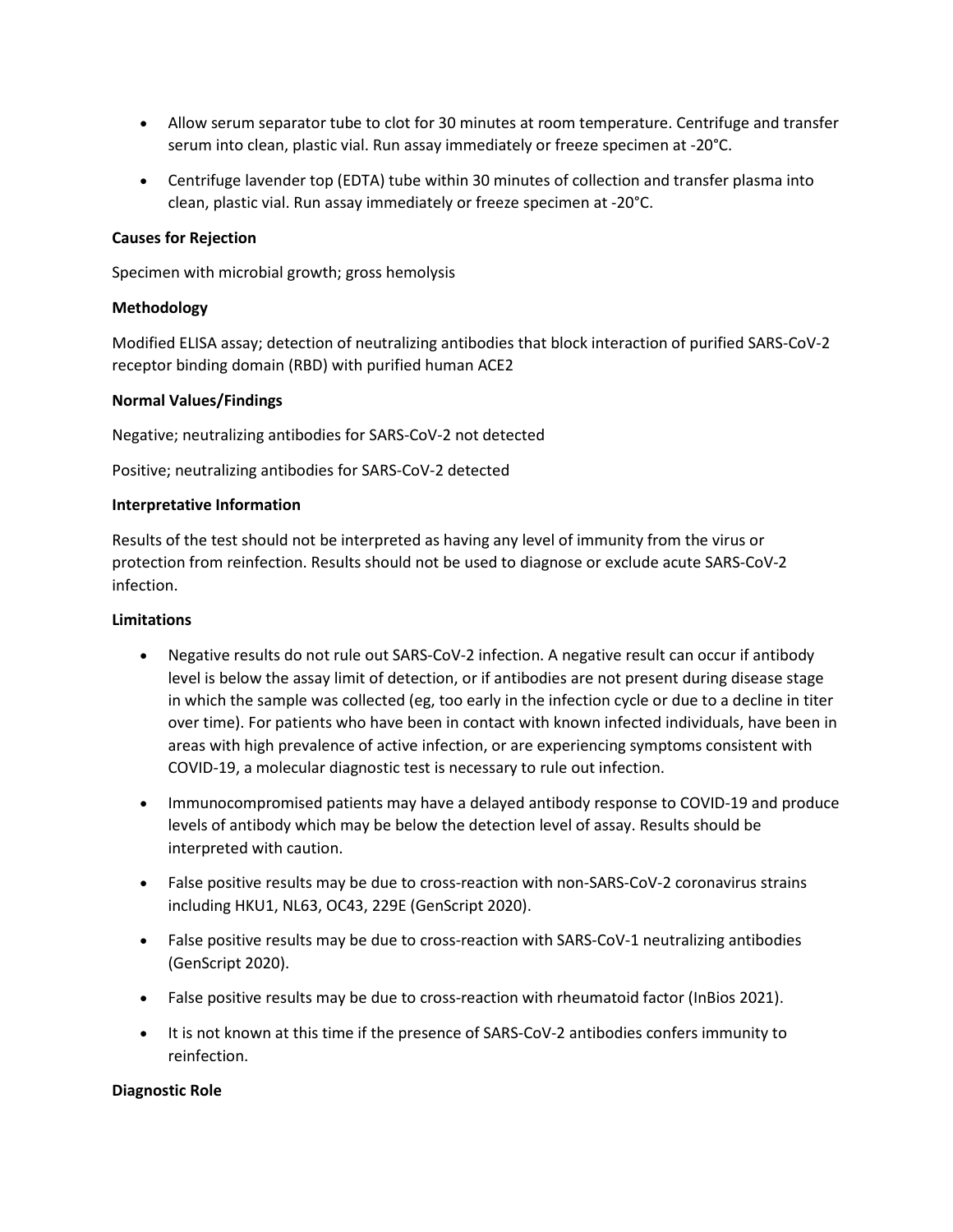Understanding the antibody response to SARS-CoV-2 is not completely established. When more information is acquired, the potential of serology testing may include:

- Identification of convalescent plasma donors; selecting optimal units for therapy
- Determining seroprevalence or immunity levels in the community
- Possible verification of vaccine response
- Humoral protective immunity in recovered patients (Tan 2020)
- Investigation of asymptomatic infection rate (Tan 2020)

Note: At this time, it is unknown for how long antibodies persist following infection and if the presence of antibodies confers protective immunity.

# **Additional Information**

A coronavirus contains 4 structural proteins: Spike (S), envelope (E), membrane (M), and nucleocapsid (N) proteins. S protein plays the most important roles in viral attachment, fusion, and entry to host cells, and serves as a target for development of antibodies, entry inhibitors, and vaccines. The S protein binds to the host cell receptor ACE2 through the receptor-binding domain (RBD), mediating viral entry into host cell; viral replication follows.

For more information, interim guidance has been issued by the United States [CDC](https://www.cdc.gov/coronavirus/2019-ncov/index.html) and the World Health [Organization.](https://www.who.int/emergencies/diseases/novel-coronavirus-2019)

See: [Interim Guidelines for COVID-19 Antibody Testing](https://www.cdc.gov/coronavirus/2019-ncov/lab/resources/antibody-tests-guidelines.html)

See: [Guidance for Healthcare Workers about COVID-19 \(SARS-CoV-2\) Testing](https://www.cdc.gov/coronavirus/2019-ncov/hcp/testing.html)

See: [Information for Laboratories](https://www.cdc.gov/coronavirus/2019-ncov/lab/index.html?CDC_AA_refVal=https%3A%2F%2Fwww.cdc.gov%2Fcoronavirus%2F2019-ncov%2Fguidance-laboratories.html)

See: [Interim Laboratory Biosafety Guidelines for Handling and Processing Specimens Associated with](https://www.cdc.gov/coronavirus/2019-ncov/lab/lab-biosafety-guidelines.html?CDC_AA_refVal=https%3A%2F%2Fwww.cdc.gov%2Fcoronavirus%2F2019-ncov%2Flab-biosafety-guidelines.html)  [Coronavirus Disease 2019 \(COVID-19\)](https://www.cdc.gov/coronavirus/2019-ncov/lab/lab-biosafety-guidelines.html?CDC_AA_refVal=https%3A%2F%2Fwww.cdc.gov%2Fcoronavirus%2F2019-ncov%2Flab-biosafety-guidelines.html)

See: FDA [Emergency Use Authorizations](https://www.fda.gov/emergency-preparedness-and-response/mcm-legal-regulatory-and-policy-framework/emergency-use-authorization)

### **Index Terms**

COVID Neutralization Antibody; COVID Neutralizing Antibodies; COVID-19 Blocking Antibody Test; COVID-19 Neutralizing Antibodies; SARS-CoV-2 Neutralizing Antibody Test; Surrogate Virus Neutralization Test; sVNT

### **Applies to**

cPass SARS-CoV-2 Neutralization Antibody Detection Kit; cPass™ Neutralization Antibody Detection; Pandemic; Pneumonia of Unknown Etiology; RBD; SCoV-2 Detect Neutralizing Ab ELISA; Spike Protein Receptor Binding Domain

### **References**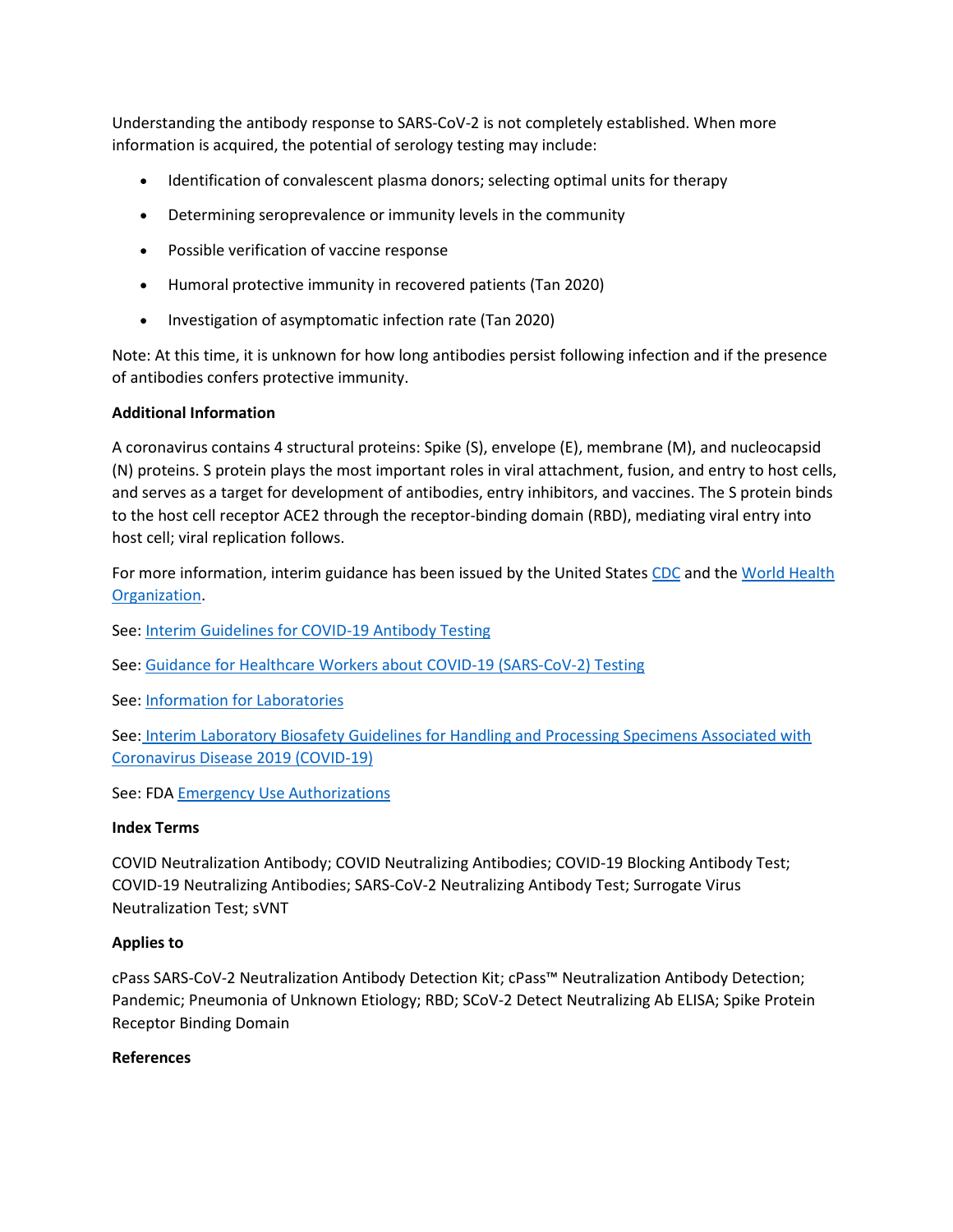Centers for Disease Control and Prevention (CDC). COVID-19 Pandemic Planning Scenarios. [https://www.cdc.gov/coronavirus/2019-ncov/hcp/planning-scenarios.html.](https://www.cdc.gov/coronavirus/2019-ncov/hcp/planning-scenarios.html) Updated March 19, 2021. Accessed March 23 2021.

Centers for Disease Control and Prevention (CDC). COVID-19. Scientific Brief: SARS-CoV-2 Transmission. [https://www.cdc.gov/coronavirus/2019-ncov/science/science-briefs/sars-cov-2](https://www.cdc.gov/coronavirus/2019-ncov/science/science-briefs/sars-cov-2-transmission.html) [transmission.html.](https://www.cdc.gov/coronavirus/2019-ncov/science/science-briefs/sars-cov-2-transmission.html) Updated May 7, 2021. Accessed July 30, 2021.

Huang Y, Yang C, Xu XF, Xu W, Liu SW. Structural and functional properties of SARS-CoV-2 spike protein: potential antivirus drug development for COVID-19. *Acta Pharmacol Sin*. 2020 Sep;41(9):1141-1149. doi: 10.1038/s41401-020-0485-4. Epub 2020 Aug 3[.\[PubMed 32747721\]](https://www.ncbi.nlm.nih.gov/entrez/query.fcgi?cmd=Retrieve&db=pubmed&dopt=Abstract&list_uids=32747721)

Li Q, Guan X, Wu P, et al. Early Transmission Dynamics in Wuhan, China, of Novel Coronavirus-Infected Pneumonia [published online January 29, 2020]. *N Engl J Med*[.\[PubMed 31995857\]](https://www.ncbi.nlm.nih.gov/entrez/query.fcgi?cmd=Retrieve&db=pubmed&dopt=Abstract&list_uids=31995857)

Premkumar L, Segovia-Chumbez B, Jadi R, Martinez DR, Raut R, Markmann A, Cornaby C, Bartelt L, et al. The receptor binding domain of the viral spike protein is an immunodominant and highly specific target of antibodies in SARS-CoV-2 patients. *Sci Immunol*. 2020 Jun 11;5(48):eabc8413. doi: 10.1126/sciimmunol.abc8413[.\[PubMed 32527802\]](https://www.ncbi.nlm.nih.gov/entrez/query.fcgi?cmd=Retrieve&db=pubmed&dopt=Abstract&list_uids=32527802)

Tan CW, Chia WN, Qin X, et al. A SARS-CoV-2 surrogate virus neutralization test based on antibodymediated blockage of ACE2-spike protein-protein interaction. *Nat Biotechnol*. 2020 Sep;38(9):1073- 1078. doi: 10.1038/s41587-020-0631-z. Epub 2020 Jul 2[3.\[PubMed 32704169\]](https://www.ncbi.nlm.nih.gov/entrez/query.fcgi?cmd=Retrieve&db=pubmed&dopt=Abstract&list_uids=32704169)

Tai W, He L, Zhang X, Pu J, Voronin D, Jiang S, Zhou Y, Du L. Characterization of the receptor-binding domain (RBD) of 2019 novel coronavirus: implication for development of RBD protein as a viral attachment inhibitor and vaccine. *Cell Mol Immunol*. 2020 Jun;17(6):613-620. doi: 10.1038/s41423-020- 0400-4. Epub 2020 Mar 19[.\[PubMed 32203189\]](https://www.ncbi.nlm.nih.gov/entrez/query.fcgi?cmd=Retrieve&db=pubmed&dopt=Abstract&list_uids=32203189)

US Food & Drug Administration (FDA). Beware of Fraudulent Coronavirus Tests, vaccines and Treatments. [https://www.fda.gov/consumers/consumer-updates/beware-fraudulent-coronavirus-tests](https://www.fda.gov/consumers/consumer-updates/beware-fraudulent-coronavirus-tests-vaccines-and-treatments?utm_campaign=FDA%20MedWatch%20-%20Fraudulent%20Coronavirus%20Tests%2C%20Vaccines%20and%20Treatments&utm_medium=email&utm_source=Eloqua)[vaccines-and-treatments?utm\\_campaign=FDA%20MedWatch%20-](https://www.fda.gov/consumers/consumer-updates/beware-fraudulent-coronavirus-tests-vaccines-and-treatments?utm_campaign=FDA%20MedWatch%20-%20Fraudulent%20Coronavirus%20Tests%2C%20Vaccines%20and%20Treatments&utm_medium=email&utm_source=Eloqua) [%20Fraudulent%20Coronavirus%20Tests%2C%20Vaccines%20and%20Treatments&utm\\_medium=email](https://www.fda.gov/consumers/consumer-updates/beware-fraudulent-coronavirus-tests-vaccines-and-treatments?utm_campaign=FDA%20MedWatch%20-%20Fraudulent%20Coronavirus%20Tests%2C%20Vaccines%20and%20Treatments&utm_medium=email&utm_source=Eloqua) [&utm\\_source=Eloqua.](https://www.fda.gov/consumers/consumer-updates/beware-fraudulent-coronavirus-tests-vaccines-and-treatments?utm_campaign=FDA%20MedWatch%20-%20Fraudulent%20Coronavirus%20Tests%2C%20Vaccines%20and%20Treatments&utm_medium=email&utm_source=Eloqua) Current November 20,2020. Accessed December 2, 2020.

US Food and Drug Administration (FDA). Coronavirus (COVID-19) Update: FDA Authorizes First Test that Detects Neutralizing Antibodies from Recent or Prior SARS-CoV-2 Infection. [https://www.fda.gov/news](https://www.fda.gov/news-events/press-announcements/coronavirus-covid-19-update-fda-authorizes-first-test-detects-neutralizing-antibodies-recent-or)[events/press-announcements/coronavirus-covid-19-update-fda-authorizes-first-test-detects](https://www.fda.gov/news-events/press-announcements/coronavirus-covid-19-update-fda-authorizes-first-test-detects-neutralizing-antibodies-recent-or)[neutralizing-antibodies-recent-or.](https://www.fda.gov/news-events/press-announcements/coronavirus-covid-19-update-fda-authorizes-first-test-detects-neutralizing-antibodies-recent-or) November 6, 2020. Accessed November 12, 2020.

US Food & Drug Administration (FDA). FDA Advises Against Use of SARS-CoV-2 Antibody Test Results to Evaluate Immunity or Protection From COVID-19, Including After Vaccination. [https://www.fda.gov/news-events/press-announcements/fda-brief-fda-advises-against](https://www.fda.gov/news-events/press-announcements/fda-brief-fda-advises-against-use-sars-cov-2-antibody-test-results-evaluate-immunity-or-protection)[use-sars-cov-2-antibody-test-results-evaluate-immunity-or-protection.](https://www.fda.gov/news-events/press-announcements/fda-brief-fda-advises-against-use-sars-cov-2-antibody-test-results-evaluate-immunity-or-protection) Published May 19, 2021. Accessed May 20, 2021.

US Food and Drug Administration (FDA). GenScript USA Inc. cPass™ SARS-CoV-2 Neutralization Antibody Detection Kit [Emergency Use Authorization]. [https://www.fda.gov/media/143583/download.](https://www.fda.gov/media/143583/download) Updated November 6, 2020. Accessed November 12, 2020.